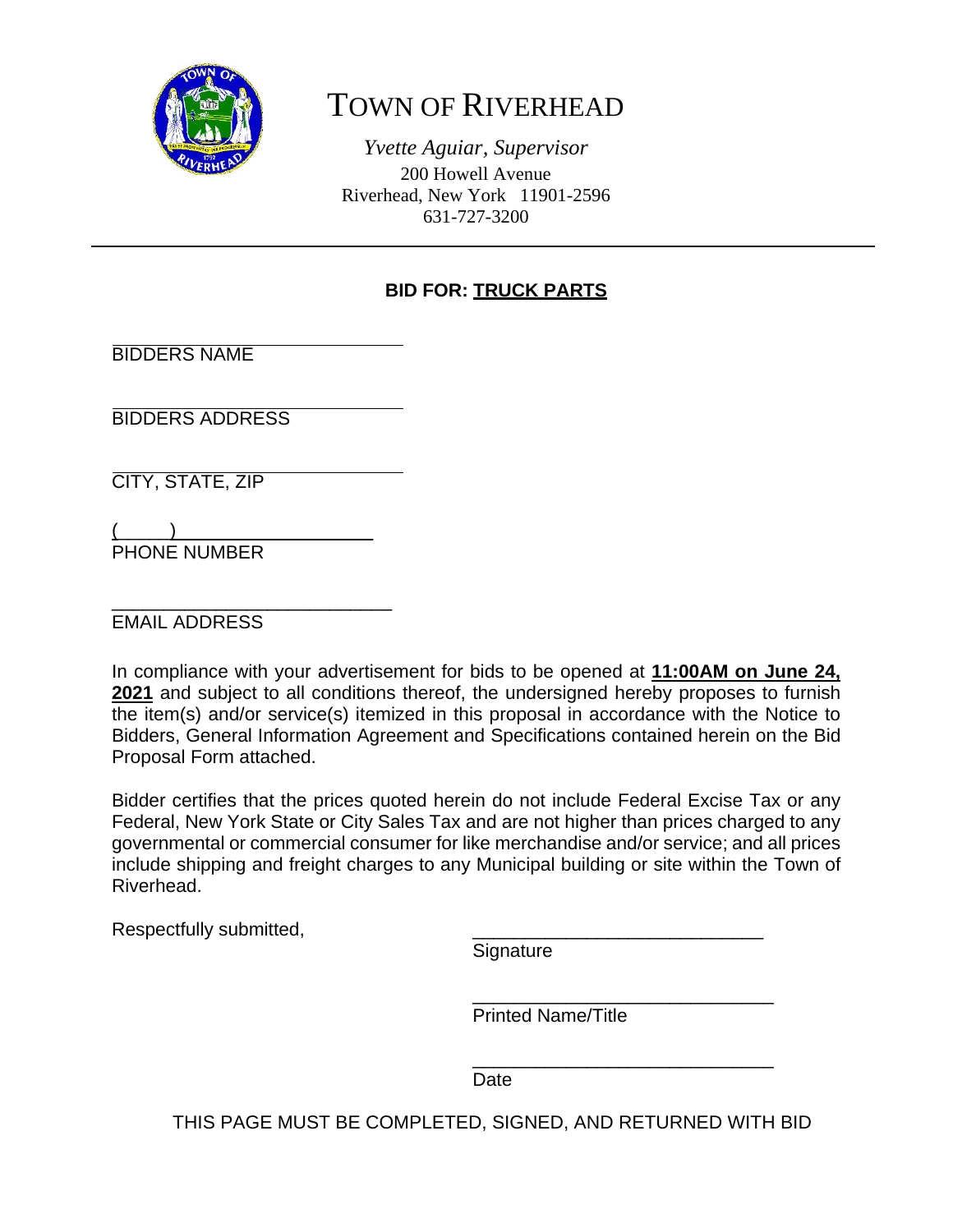#### **TOWN OF RIVERHEAD NOTICE TO BIDDERS**

Sealed bids for **TRUCK PARTS** will be received by the Town Clerk of the Town of Riverhead at Town Hall, 200 Howell Avenue, Riverhead, New York, 11901, until **11:00 a.m.** on **June 24, 2021**, at which time all bids received shall be opened and read aloud.

Bid Specifications and/or Plans may be obtained by visiting the Town of Riverhead website at **www.townofriverheadny.gov on or after June 10, 2021**. Click on "Bid Requests" and follow the instructions to register.

All bids are to be submitted in a sealed envelope bearing the designation **TRUCK PARTS**. All bids must be submitted on the bid form provided. Any and all exceptions to the Specifications must be listed on a separate sheet of paper, bearing the designation "**EXCEPTIONS TO THE SPECIFICATIONS**" and be attached to the bid form.

**NOTE: Bid responses must be delivered to the Office of the Town Clerk at 200 Howell Avenue, Riverhead, New York, 11901, on or before June 24, 2021 at 11:00 a.m. The Town may decline to accept, deem untimely and/or reject any bid response/proposal that is not delivered to the Office of the Town Clerk.**

The Town Board reserves the right and responsibility to reject any or all bids or to waive any informality in the bids and accept the bid which is deemed most favorable in the interest of the Town of Riverhead. The Town Board will use its discretion and judgment in determining the lowest qualified bidder.

#### **BY ORDER OF THE TOWN BOARD OF THE TOWN OF RIVERHEAD**

 **DIANE M. WILHELM, TOWN CLERK**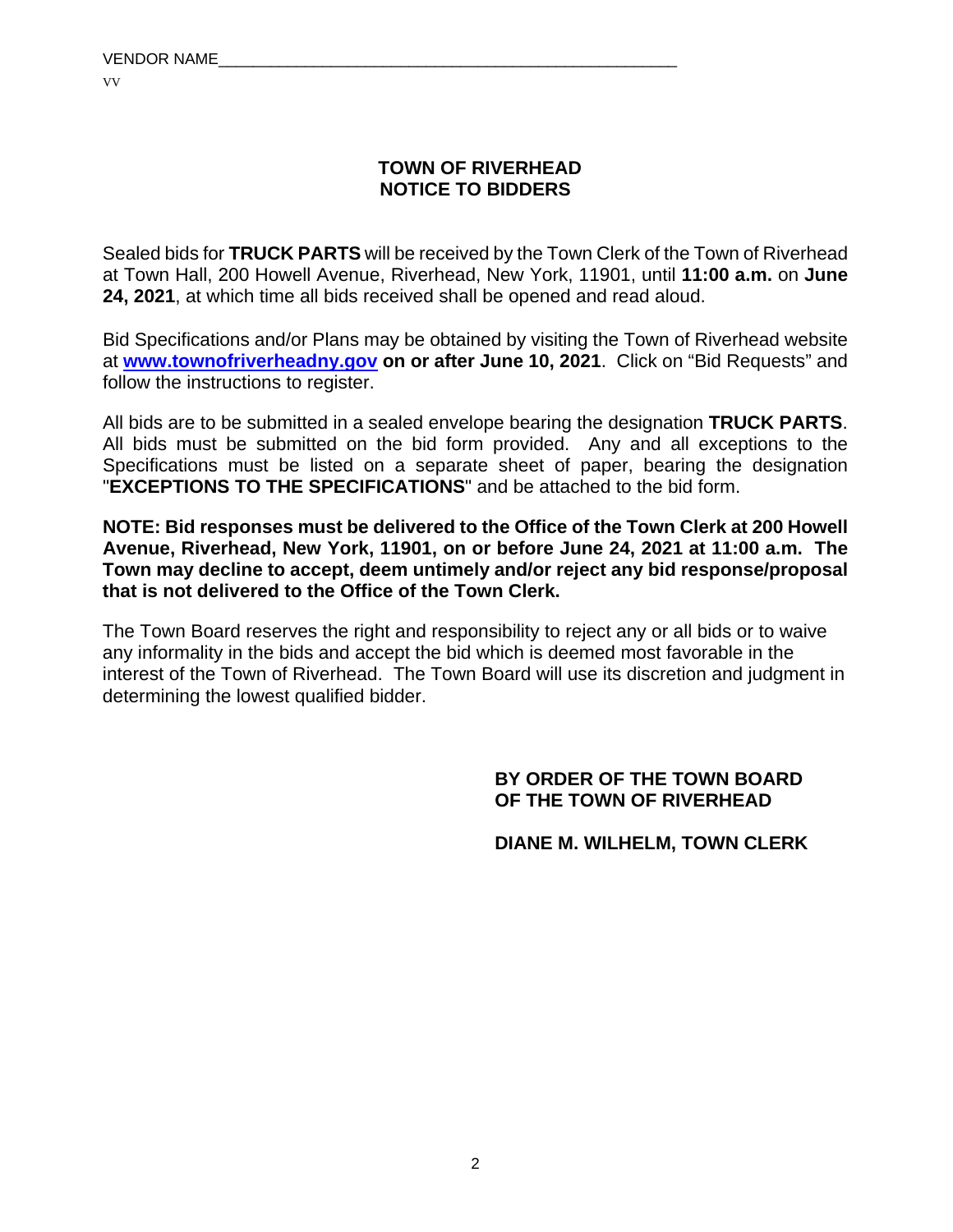#### **TOWN OF RIVERHEAD BID SPECIFICATION**

#### **TRUCK PARTS**

#### **I. GENERAL BID SPECIFICATIONS**

#### **1. General Instructions**

Bidders shall be responsible to carefully examine the bid specifications. These specifications require the doing of all things necessary or proper for, or incidental to the furnishing and delivery of said parts/equipment and associated components. All things not expressly mentioned in these specifications, but involved in carrying out their intent are required by these bid specifications; and the vendor shall perform the same as though they were specifically mentioned, described and delineated. Read all documents contained in the bid specifications.

Bidders are responsible for submitting their bids to the appropriate location at or prior to the time indicated in the specifications. **No bids will be accepted after the designated time or date indicated in the bid specifications.** It is suggested that registered mail be used to submit bids. Delay in mail delivery is not an exception to the receipt of a bid.

A copy of the official bid documents may be obtained at the Town's website: www.townofriverheadnv.gov. In addition to obtaining the official bid documents, any and all addendum pertaining to a particular bid or RFP are posted on the Town website referenced above-log and scroll to bid for **TRUCK PARTS**. It is incumbent upon all potential bidders to view all posted addenda prior to the bid close date.

Any questions or clarification to the bid specifications or technical specifications must be submitted in writing to the Purchasing Agent at 200 Howell Ave., Riverhead, NY 11901 or by email to: baldinucci@townofriverheadny.gov prior to the bid opening, **unless otherwise**  stated<sup>\*</sup>. Such questions must be in the possession of the Purchasing Agent at least 72 hours prior to the bid opening, **unless otherwise stated\*. Verbal questions will not be entertained.** 

**Bidders must submit one original copy of their bids.** The original must be sealed and clearly marked **"TRUCK PARTS.** All bids shall be made out on the proposal forms attached hereto and all the attached certificates must be completed and signed in compliance with the provisions of Section 103-d of the New York State General Municipal Law. All bids must be filled out in ink, or be typewritten. Bids submitted in pencil will be rejected as unresponsive. Bids which have been corrected by white out or cross out, and have not been initialed and/or dated will be rejected as unresponsive. Bid Responses may be rejected if they show any omission, irregularity, alteration of form, addition, condition, unresponsiveness, or unbalance.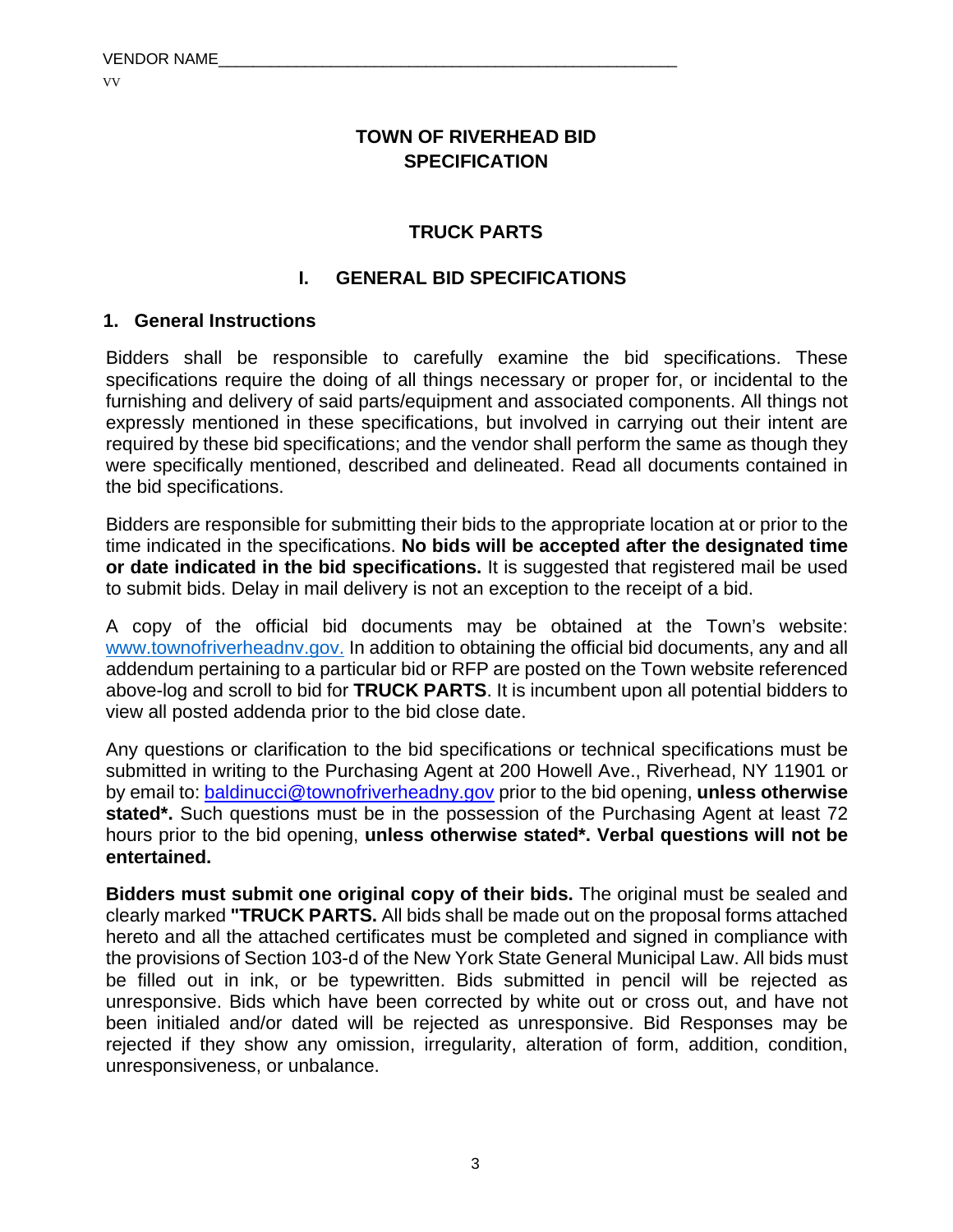Samples may be requested by the Town for the purpose of product evaluation. It is understood that samples will be provided at **no** charge to the Town and will be returned, when requested, within 30 days after the evaluation is completed, at the expense of the vendor. All samples left longer than 30 days after the evaluation period will be discarded.

The Purchasing Agent, and/or his/her designee, shall be the only one authorized to make changes or alterations to anything contained in these specifications. As stated above, any changes shall be posted as an addendum on the following website: www.townofriverheadny.gov. The Purchasing Agent reserves the right to reject all bids, parts of all bids, or all bids for any one or more items or contractual services included in the proposed contract, when such rejection is in the best interest of the Town. The contract will be awarded to the RESPONSIBLE BIDDER offering the best price, availability to supply good/parts within the requested time frames, and location/proximity to the Town's Municipal Garage. A responsible bidder is a manufacturer, producer, dealer, vendor, or bona fide manufacturer's agent who has demonstrated judgment and integrity, is of good reputation, experienced in his work, whose record of past performance in the trade is established as satisfactory, and whose financial status is such to provide no risk to the Town of Riverhead in its contractual relations.

No bidder may withdraw a bid within forty-five (45) days after the actual date of the bid opening. Any bidder who does not honor their bid within the forty-five (45) days may be barred from bidding in any jurisdiction in New York State.

Any bidder, contractor, or manufacturer who, in the course of his work, uses or supplies products which may be toxic or harmful, shall provide an MSDS to the Town of Riverhead Purchasing Department prior to the use of those products by the Town or the contractor.

Bidders who are required to adhere to the prevailing wage schedule shall obtain and maintain a current schedule from the New York State Department of Labor for the entire term of the contract. The Town may audit adherence to this schedule at any time during or after the contract period.

By submission of this bid, each bidder and each person signing on behalf of any bidder certifies, and in the case of a joint bid each party thereto certifies as to its own organization, under penalty of perjury, that to the best of its knowledge and belief that each bidder is not on the list created pursuant to paragraph (b) of subdivision 3 of section 165-a of the state finance law.

#### **2. Bid Costs and Expenses**

 The Town of Riverhead will not pay any costs incurred by any CONTRACTOR associated with any aspect of responding to the request for bids, including bid preparation, printing or delivery, or negotiation process.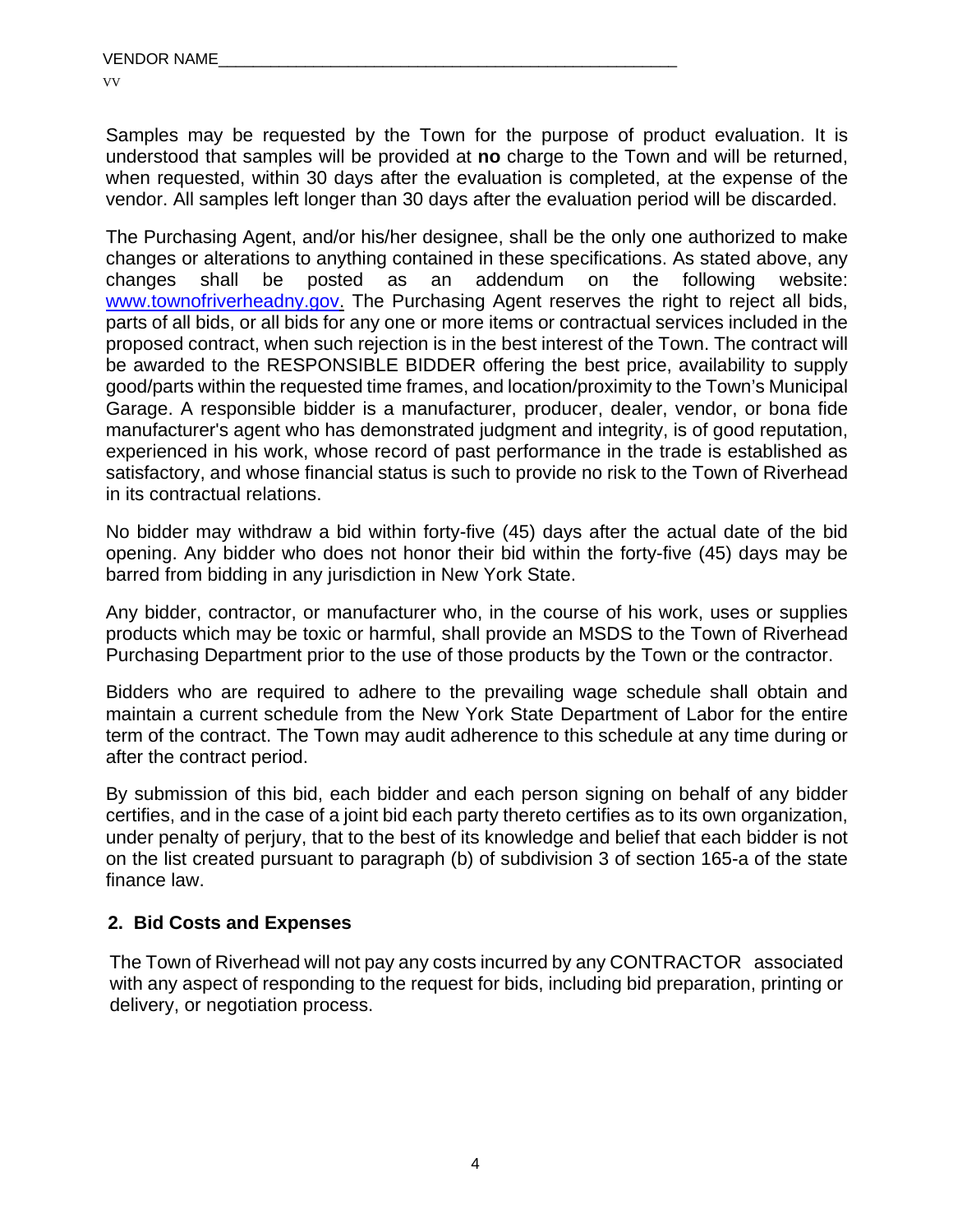### **3. Bid Expiration Date**

Prices quoted in the bid shall remain fixed and binding on the Bidder for at least one (1) year from the date of the signed contract with the right to extend for an additional one (1) year period or any such lesser amount as mutually agreed upon by and between the Town and Vendor subject to identical terms and conditions.

#### **4. Non-Conforming Bids**

Non-conforming Bids will not be considered. Non-conforming bids are defined as those that do not meet the requirements of the bid specification. The determination of whether a bid requirement is substantive or a mere formality shall reside solely within the Town of Riverhead.

#### **5. Sub-Contracting**

The CONTRACTOR selected shall be solely responsible for contractual performance and CONTRACTOR assumes all responsibility for the quality of work performed under this contract.

#### **6. Discrepancies and Omissions**

CONTRACTOR is fully responsible for the completeness and accuracy of their bid, and for examining this bid and all addenda. Failure to do so will be at the sole risk of CONTRACTOR. Should CONTRACTOR find discrepancies, omissions, unclear or ambiguous intent or meaning, or should any questions arise concerning this request for bid, CONTRACTOR shall notify the PURCHASING AGENT, in writing, of such findings at least five (5) days before the bid opening. This will allow issuance of any necessary addenda. It will also help prevent the opening of a defective bid and exposure of CONTRACTOR'S bid upon which award could not be made. All unresolved issues should be addressed in the bid. Protests based on any omission or error, or on the content of the solicitation, will be disallowed if these faults have not been brought to the attention of the Designated Contact, in writing, no later than five (5) calendar days prior to the time set for opening of the bids.

#### **7. Town's Right to Reject Bids**

The Town reserves the right to accept or reject any or all bids or any part of any bid, to waive defects, technicalities or any specifications (whether they be in the Town's specifications or CONTRACTOR'S response), to sit and act as sole judge of the merit and qualifications of each product offered, or to solicit new bids on the same project or on a modified project which may include portions of the originally proposed project as the Town may deem necessary in the best interest of the Town.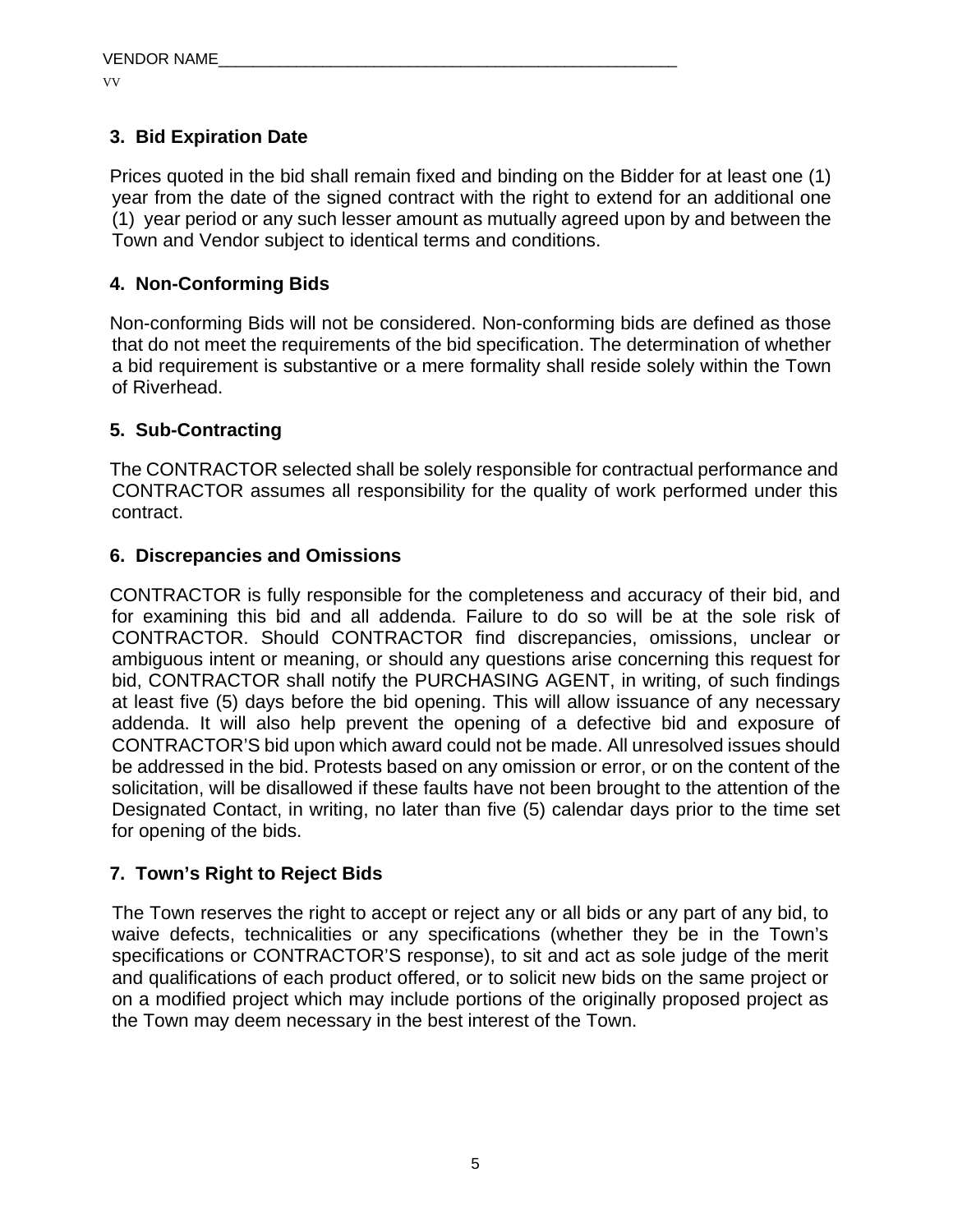#### **8. Town'sRight to Cancel Solicitation**

The Town reserves the right to cancel this solicitation at any time during the procurement process, for any reason or for no reason. The Town makes no commitments expressed or implied, that this process will result in a business transaction with any CONTRACTOR.

### **9. Notification of Withdrawal of Bid**

CONTRACTOR may modify or withdraw its bid by written request, provided that both bid and request is received by the Town prior to the bid due date. Bids may be re-submitted in accordance with the Bid Notice due date in order to be considered further. Bids become the property of the Town at the bid submission deadline. All bids received are considered firm offers at that time.

#### **10. Exceptions to the Bid Specifications**

Any exceptions to the Bid Specifications or the Town's terms and conditions, must be highlighted and included in writing in the bid. Acceptance of exceptions is within the sole discretion of the evaluation of the Town.

#### **11. Award of Contract**

The final award of a contract is subject to approval by the Town. The Town has the sole right to select the successful CONTRACTOR(S) for award, to reject any bid as unsatisfactory or non- responsive, to award a contract to other than the lowest priced bid, to award multiple contracts, or not to award a contract. Notice in writing to a CONTRACTOR of the acceptance of its bid by the Town will constitute a contract, and no CONTRACTOR will acquire any legal or equitable rights or privileges until the occurrence of such event.

#### **12. Contract Terms and Conditions**

The term of the contract between the successful bidder and the Town shall be for one (1) year. At the end of the contract period, the contract may be extended (not to exceed 1 one (1) year extension) upon the same terms and conditions at the sole discretion of the Town of Riverhead and with the consent of the vendor. The Town also reserves the right to cancel this contract at any time without notice.

#### **13. Independent Contractors**

The parties to the contract shall be independent contractors to one another, and nothing herein shall be deemed to cause this agreement to create an agency, partnership, joint venture or employment relationship between parties. Each party shall be responsible for compliance with all applicable workers compensation, unemployment, disability insurance, social security withholding and all other similar matters. Neither party shall be liable for any debts, accounts, obligations or other liability whatsoever of the other party or any other obligation of the other party to pay on the behalf of its employees or to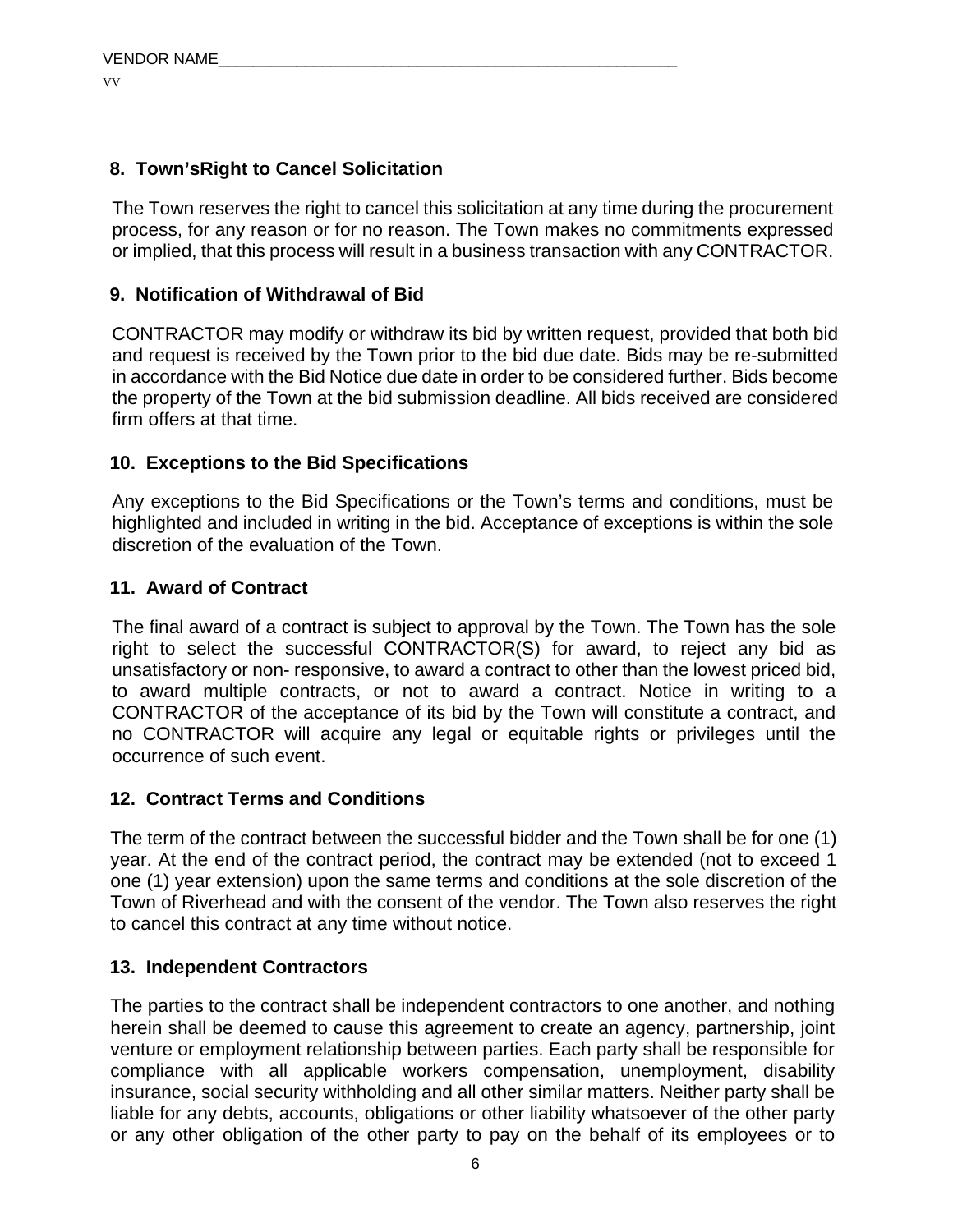VV withhold from any compensation paid to such employees any social benefits, workers compensation insurance premiums or any income or other similar taxes.

#### **14. Licenses and Permits**

In performance of the contract, the CONTRACTOR will be required to comply with all applicable federal, state and local laws, ordinances, codes, and regulations. The cost of permits and other relevant costs required in the performance of the contract shall be borne by the successful CONTRACTOR. The CONTRACTOR shall be properly licensed and authorized to transact business in the State of New York.

#### **15. Notice**

Any notice to the Town of Riverhead required under the contract shall be sent to:

#### **Teresa Baldinucci, Purchasing Agent Town of Riverhead 200 Howell Avenue Riverhead, NY 11901**

#### **16. Indemnification**

a. General Indemnification**:**

By submitting a bid, the proposing CONTRACTOR agrees that in the event it is awarded a contract, it will indemnify and otherwise hold harmless the Town of Riverhead, its agents and employees from any and all liability, suits, actions, or claims, together with all costs, expenses for attorney's fees, arising out of the CONTRACTOR'S its agents and employees' performance work or services in connection with the contract, regardless of whether such suits, actions, claims or liabilities are based upon acts or failures to act attributable, whole or part, to the Town, its employees or agents.

b. Insurance

i. CONTRACTOR recognizes that it is operating as an independent contractor and that it is liable for any and all losses, penalties, damages, expenses, attorney's fees, judgments, and/or settlements incurred by reason of injury to or death of any and all persons, or injury to any and all property, of any nature, arising out of the CONTRACTOR'S negligent performance under this contract, and particularly without limiting the foregoing, caused by, resulting from, or arising out of any act of omission on the part of the CONTRACTOR in their negligent performance under this contract.

The CONTRACTOR shall maintain such insurance as will protect against claims under Worker's Compensation Act and from any other claims for damages for personal injury, including death, which may arise from operations under this contract. The CONTRACTOR is an independent contractor and is not an employee of the Town of Riverhead.

ii. During the term of this contract, the CONTRACTOR shall, at its own expense, carry insurance minimum limits as set forth above.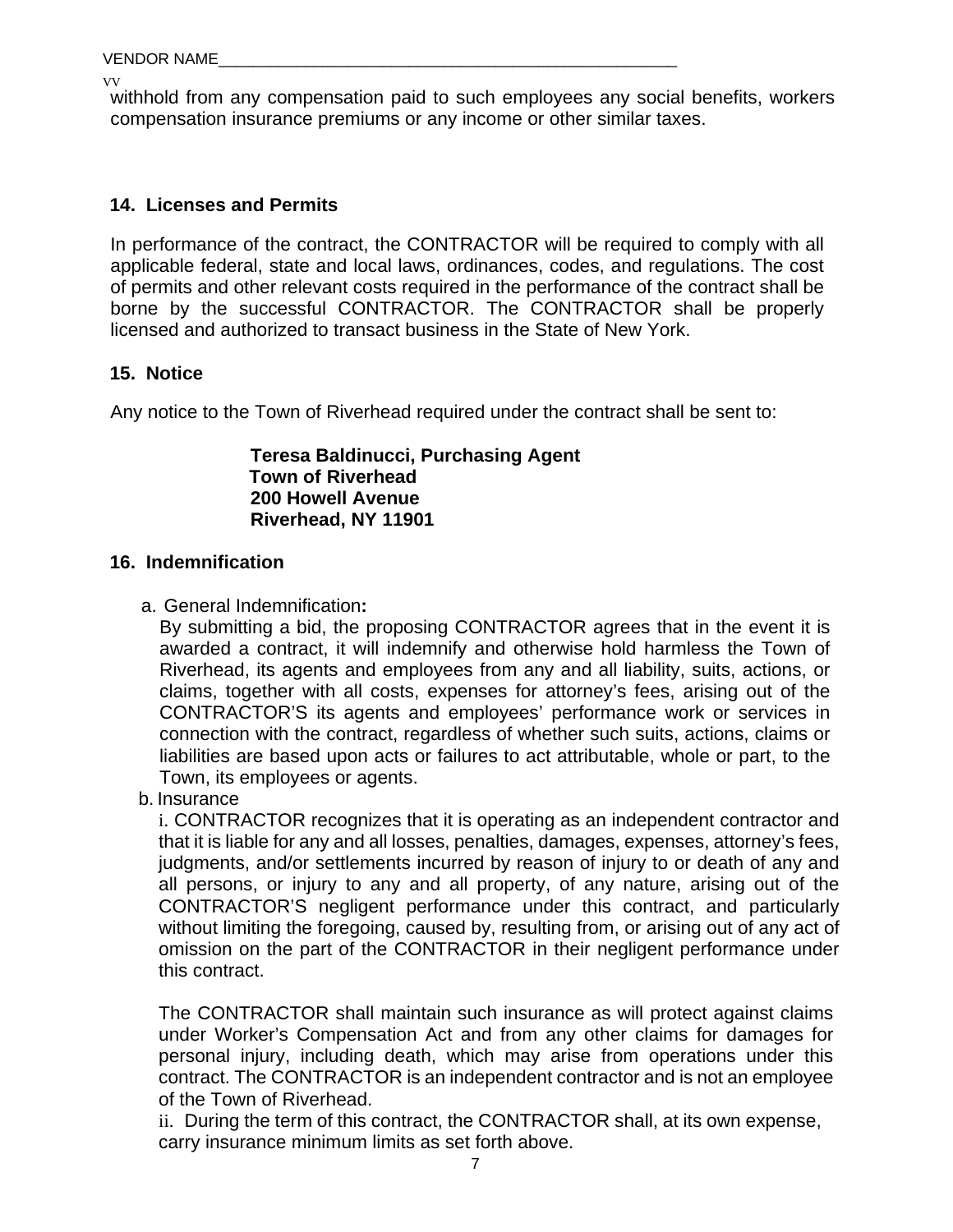#### **17. Piggybacking Clause Method of Award**

The contract, if awarded, will be to the lowest responsive/responsible bidder(s) in part or in whole who meet(s) all the terms of the specifications. The TOWN guarantees no minimum or maximum purchases or contracts as a result of award of this bid. The Town of Riverhead reserves the right to allow all municipal and not for profit organizations authorized under the General Municipal Laws of the State of New York, to purchase any goods and/or services awarded as a result of this bid in accordance with the latest amendments to NYS GML 100 through 104. However, it is understood that the extension of such contracts are at the discretion of the vendor and the vendor is only bound to any contract between the Town of Riverhead and the vendor. Additionally, the TOWN reserves the right to purchase any goods or services included as a part of this bid from any means legally available to it.

#### **II. BID SPECIFICATIONS**

#### **1. Scope**

The Town of Riverhead seeks vendors, who are **authorized** to distribute equipment manufacturer parts, for the supply (pick-up) and delivery of parts for Town of Riverhead owned vehicles. The parts are listed below and in the attached Bid Response Form. The Town's Municipal Garage Department, and as may be overseen by the Purchasing Agent, will be the Department responsible for the ordering of, pick up, schedule delivery of, and installation of the parts necessary for Town owned vehicles, including vehicles necessary for Police, Engineering, Buildings & Grounds etc.

#### **2. Pricing & Bid Award**

- a. Bidders **must submit their bid** based upon the Discount from their List Price that is in effect at the time and date of bid opening. The discount shall remain in effect throughout the term of the contract. The discount and price quoted shall include all delivery costs or in the alternative be net FOB any point in the Town of Riverhead, New York.
- b. The Town will evaluate all bids based upon price, discount, type or quantity of supplies available on hand, and proximity to Town Municipal Garage and make one or more than one award to such bids deemed in the best interest of the Town.

#### **3. Quality and Quantities**

a. All goods (parts/equipment) delivered shall be the manufacturer's current models unless otherwise specified by the Town, and shall be delivered ready in all aspects to be placed in normal operating service. The vendor warrants and guarantees the parts herein specified, including all associated parts furnished, against any defects in design, workmanship and materials.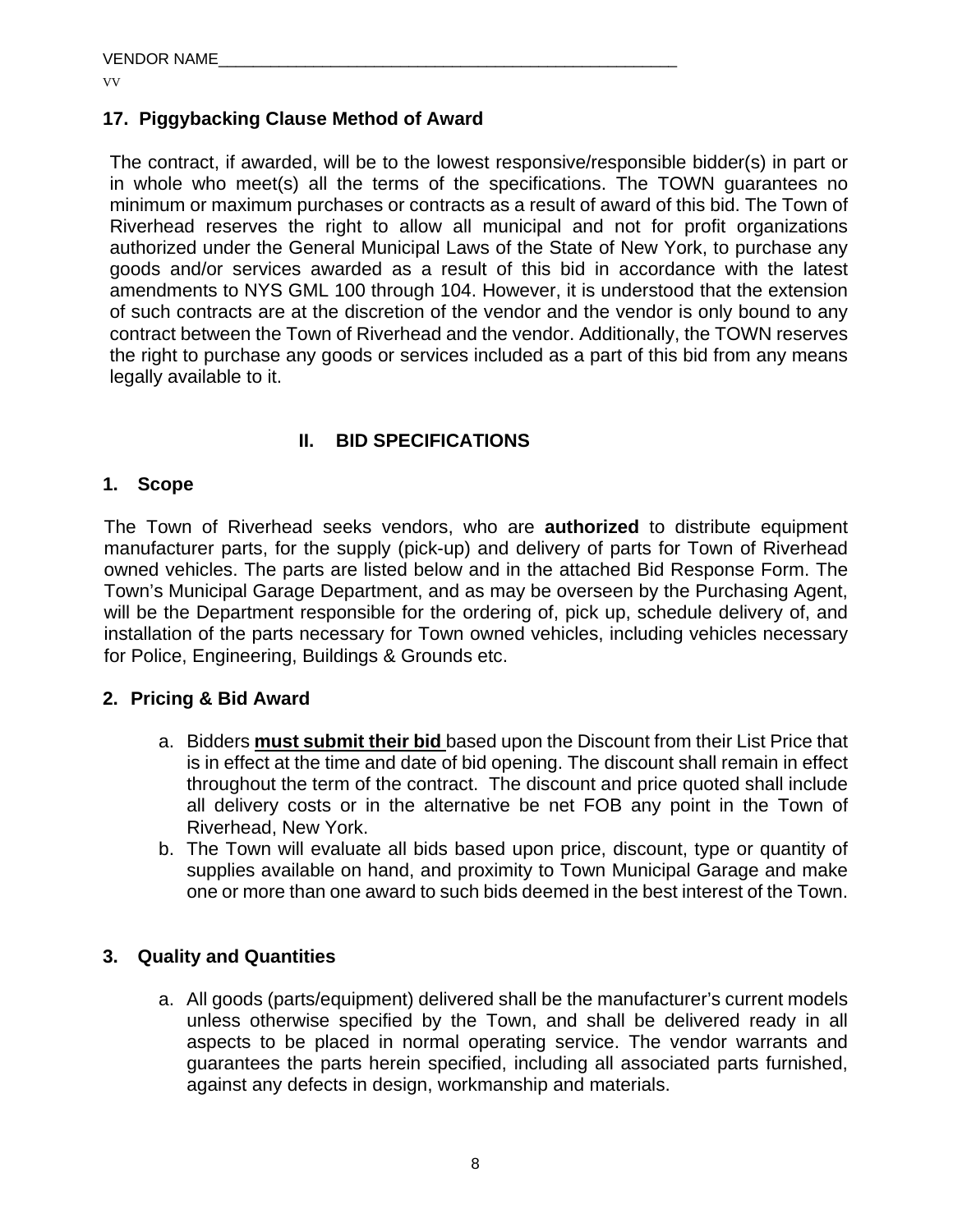b. The Town intends to purchase at least one (1) unit/part under this contract if funding allows but may order less or more, if necessary. However, the contractor must furnish the quantity actually ordered.

#### **4**. **Warranty & Inspection of Parts/Equipment**

- a. The Successful Bidder warrants any goods furnished shall be of the highest quality, shall comply with specifications, and shall be free from all defects in workmanship and materials for at least one (1) year. Any defective goods shall be immediately replaced free of cost to the Town. The Town reserves the right to use original manufacturer garages for items that are currently under new car warranty provisions.
- b. The TOWN OF RIVERHEAD's representatives, upon approval by the contractor and manufacturer, shall have the right and shall be at the liberty to inspect, with the cooperation of the contractor and manufacturer, all materials and workmanship at any time during the manufacturing process and shall have the right to reject all materials and workmanship which do not conform with the specifications. The Town is under no duty to make such inspection; and if such inspection is made or not made, the contractor shall not be relieved of any obligation to furnish materials and workmanship strictly in accordance with specifications. All reports shall be submitted to the contractor and the manufacturer.

#### **5. Pick Up & Delivery**

- a. Due to the Town's desire to have the option to pick-up of parts or schedule delivery, the Town seeks a vendor located within 15 miles of the Town Municipal Garage.
- b. Successful Bidder shall guarantee that all "in stock" parts shall be available for pickup during normal business hours Monday through Friday or provide same day delivery within four hours of placement of order "for delivery" to the following location:

Municipal Garage 1412 Old Country Road, Riverhead, NY 11901

\*The Town reserves the right to add or delete locations during the life of the Contract. Note, vendor may accept credit card or "on-account" only- no cash payments shall be accepted. (See "Invoice & Payment" provisions set forth below).

- c. Successful Bidder shall deliver "out of stock" or specialty parts within twenty four (24) to thirty six (36) hours of placement of order.
- d. The Town must receive all products ordered within the time estimated by the vendor on the bid return sheet. In the event the successful bidder fails to deliver the specified items in good order within the time frame allowed, the TOWN reserves the right to purchase the product elsewhere, and any excess cost to the TOWN will be absorbed by such delinquent successful bidder.
- e. The Successful Bidder is responsible for all aspects of delivery, including, unloading of items from the delivery truck and the safe and secure placement of the items in the designated area and the Town accepts no responsibility for unloading and placing the items.
- f. In the event delivery of completed products under this contract shall be necessarily delayed because of strike, injunctions, government controls or by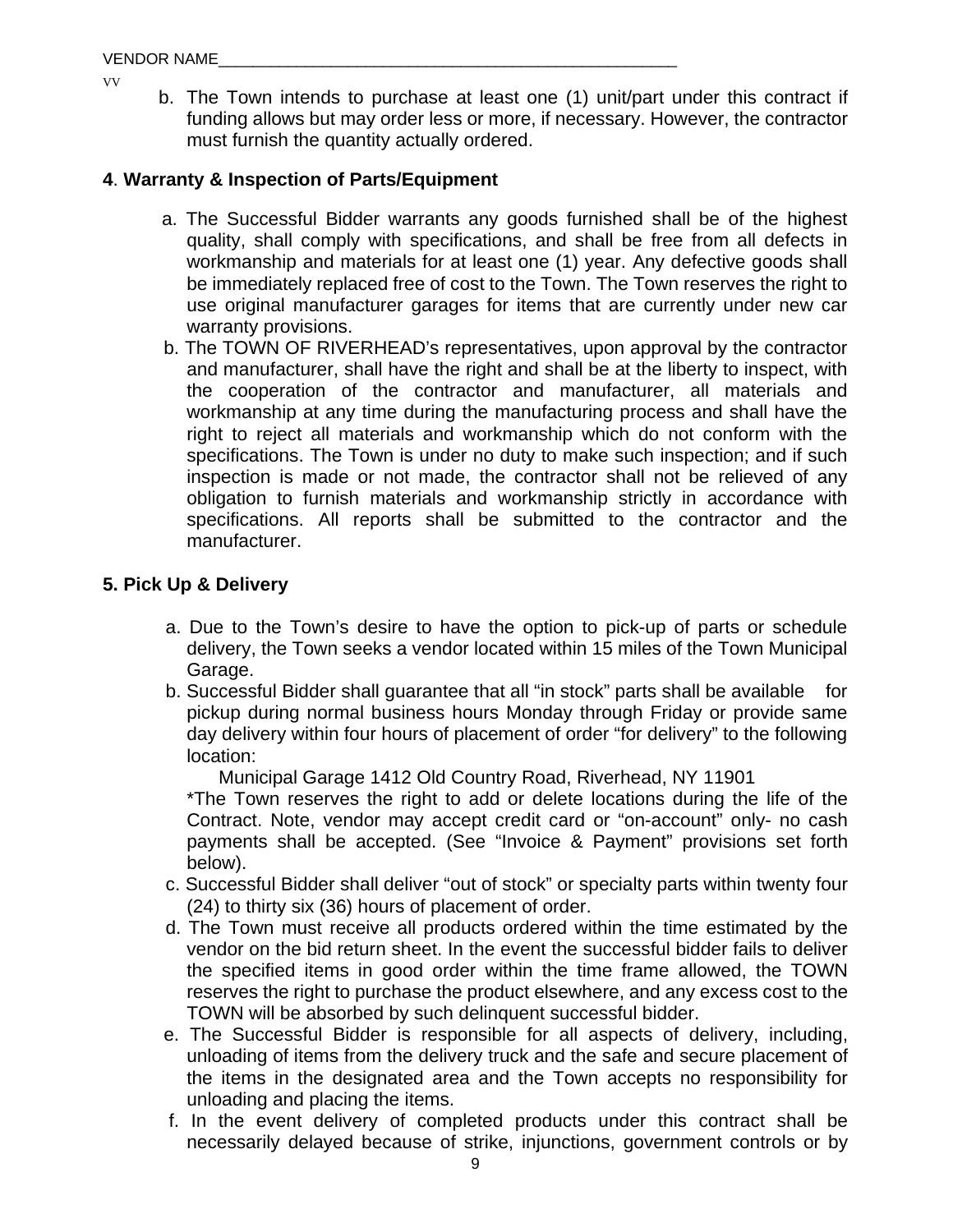reason or any other cause of circumstance beyond the control of the contractor, the time of completion of delivery shall be extended by a number of days to be determined in each instance by mutual agreement between the Town and the Contractor.

#### **6. Invoices & Payments**

- a. The vendor shall either accept a Town issued credit card or the vendor shall put the item(s) "on account" and submit an invoice for payment to the Town on a monthly basis. The vendor shall not accept cash payment for any item.
- b. All invoices, vouchers, packing slips and any correspondence shall include the following: date/time; description of item; identify the Town employee picking up the item. All invoices shall be submitted for payment to:

**Town Hall – Attn: Municipal Garage 200 Howell Ave. Riverhead, NY 11901** 

# **Every invoice must identify the employee picking up the item.**

#### **7. Contract Period**

The contract period for this bid award shall be for one (1) year from date of award with the right to extend for an additional one (1) year period or any such lesser amount as mutually agreed upon by and between the Town and Vendor subject to identical terms and conditions.

#### **8. Municipal Indemnification**

The successful bidder must agree to save, keep, bear harmless and fully indemnify the Town and any of its officers, agents, or representatives from all damages, costs or expenses in law or equity that may at any time arise or be set up for an infringement of the patent rights of any person or persons in consequence of the use by the Town or by any of its officers, agents or representatives of articles supplied under the contract arising from bids submitted and of which the successful bidder and manufacturer are not lawfully entitled to sell, provided the Town gives the successful bidder and manufacturer prompt notice in writing of any suit and all information necessary to defend same.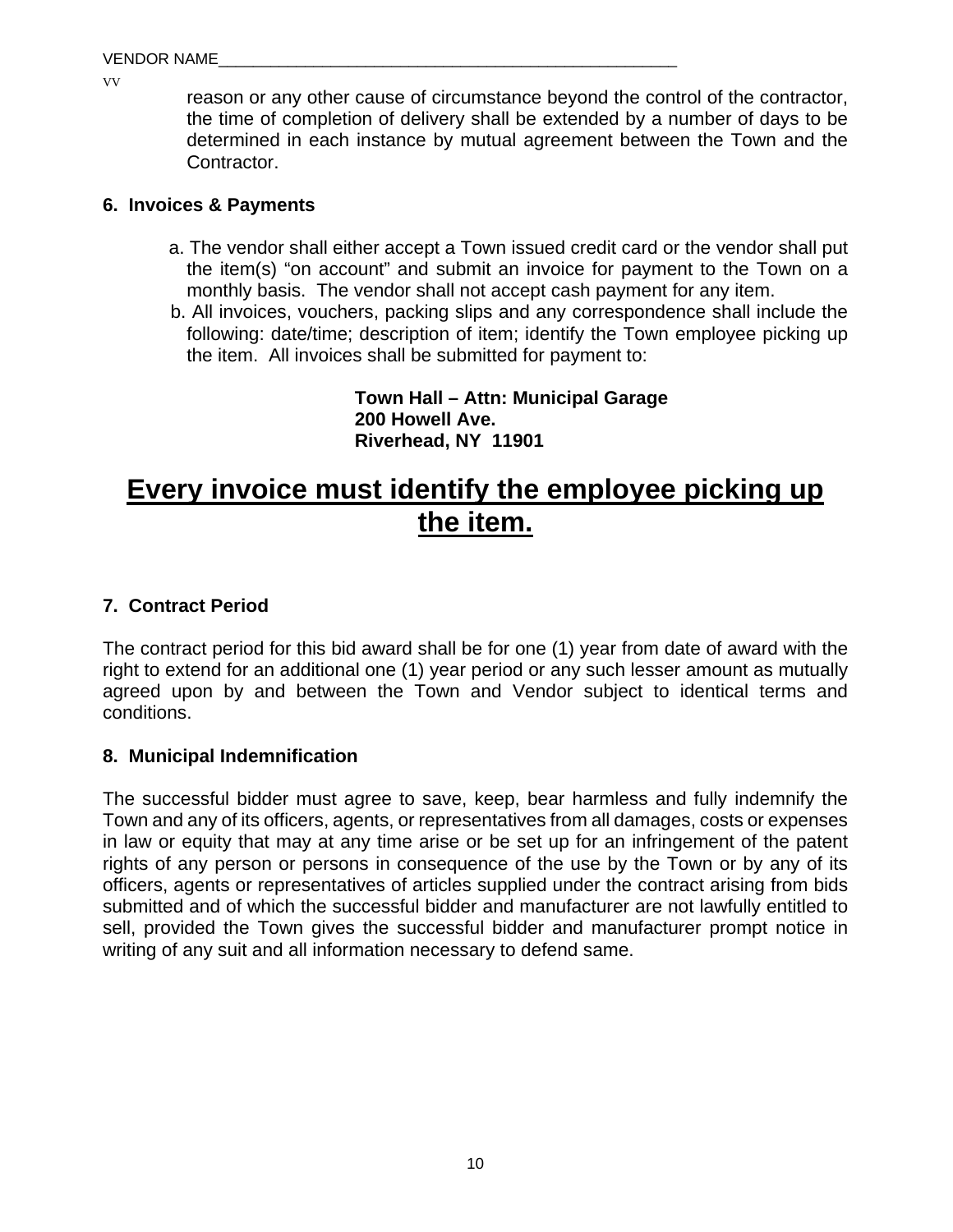#### VV **9. Confidential and Proprietary Information**

- a. All information contained in the Bid is subject to production under the New York Freedom of Information Act. Each Bidder shall be responsible for identifying all information in its Bid that it considers confidential and proprietary and not subject to release to the general public for any reason by including with its Bid a separate list entitled "Confidential and Proprietary Information". The list shall identify all such information and shall include the location of such information in the Bid, including page numbers, as well as an explanation as to why each piece of information is considered to be confidential and proprietary. All information not included on the list, even if marked as confidential or "proprietary, shall be considered public information and is subject to release at such time identified in the Town of Riverhead Procurement Policy and as required under the Freedom of Information Act.
- b. Reasons given for considering information within a Bid Response confidential or proprietary shall be legally justifiable, which is within the sole discretion of the County. Indicating that a Bid Response in its entirety is confidential and proprietary is not legally justifiable, is not acceptable, and may be grounds for the Town rejecting the Bid Response on the grounds that the Bid Response is not responsive.
- c. Limitations to Liability: Town of Riverhead assumes no responsibility and no liability for costs incurred by Successful Bidder in responding to this bid, including requests for additional information. The Town assumes no responsibility and shall not be liable in any way for the release to the public of information that is contained in the Bid Response.
- d. Bidder agrees to promptly provide any non-confidential information or materials required by the Town to respond to such requests, to the extent required by law.

#### **10. Independent Contractor**

In the performance of this Agreement, the Bidder, including its employees, agents, and subcontractors shall act solely as an independent contractor, and nothing contained in or implied by this Agreement shall be construed at any time to create any other relationship between the Town and the Bidder, including employer and employee, partnership, principal and agent, or joint venture.

#### **11. Assignment**

The Contract resulting from this bid and the compensation, which may become due thereunder are not assignable except with prior written approval of the Town.

#### **12. Interpretation**

The Contract resulting from this Solicitation shall be construed under the laws of the State of New York.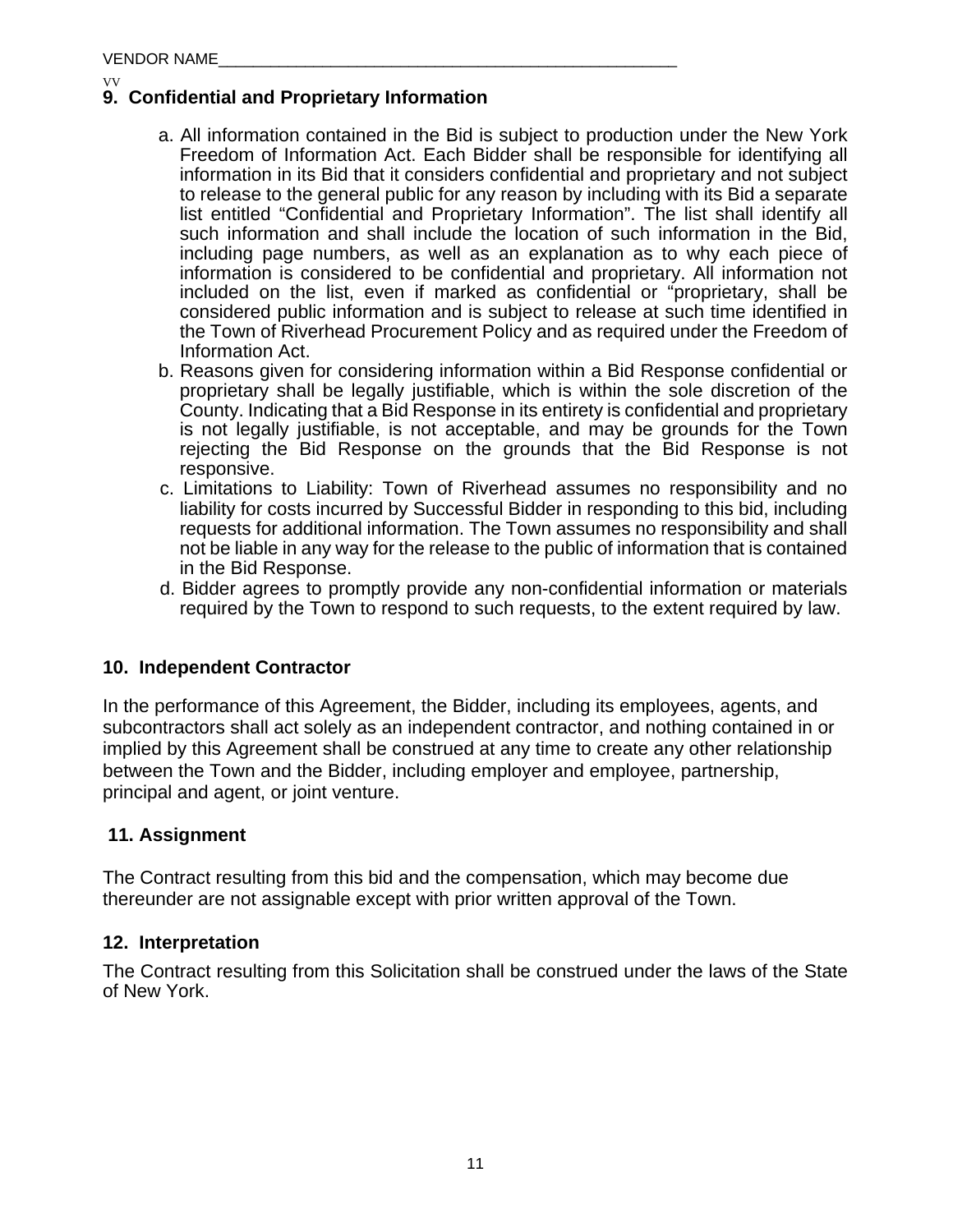#### **13. Indemnification**

If a Contract is awarded, the Successful Bidder shall be required to indemnify, defend, and hold the County, its employees, and agents harmless from and against any and all claims, loss, liability, cost, and expenses, including attorney fees, howsoever arising or incurred, alleging personal injury, bodily injury, including death, or property damage arising out of or attributable to the Successful Bidder's performance of the Contract awarded.

#### **14. Termination Process**

- a. Termination for Convenience:
	- Notwithstanding anything contained herein, the Town may terminate this Agreement anytime, in whole or in part, without showing cause by providing thirty (30) days written notice to the Successful Bidder. The Town shall pay all reasonable costs incurred by the Successful Bidder up to the date of termination. The Successful Bidder shall not be reimbursed for any anticipatory profits, which have not been earned to the date of termination.
- b. The Successful Bidder shall be provided 30 days' notice of any termination not for cause and shall only perform such work during the 30-day notice period that is authorized in writing by the County's Purchasing Agent.
- c. This Agreement may be terminated by the Town upon at least seven (7) days' notice to the Successful Bidder in the event that: (1) the Work is permanently abandoned by the Town; (2) continued Work is deemed by the Town, in its sole discretion, not to be in the best interests of the Town; or (3) monies are no longer available or are not appropriated to fund the Work being performed or to be performed under this Agreement.
- d. Termination for Cause:

Notwithstanding anything contained herein, if the Successful Bidder fails to fulfill its obligation under this Agreement properly and on time or otherwise violates any provision of this Agreement, the Town may terminate this Agreement by written notice to the Successful Bidder. The notice shall specify the acts or omissions relied upon as cause for termination. All finished or unfinished goods or services provided by the Successful Bidder shall, at the Town's option, become the Town's property. The Town shall pay the successful Bidder fair and equitable compensation for satisfactory performance prior to receipt of notice of termination less the amount of damages caused by the Successful Bidder's breach. If the damages are more than the compensation payable to the Successful Bidder, the Successful Bidder shall remain liable after termination, and the Town may take all steps necessary to collect damages.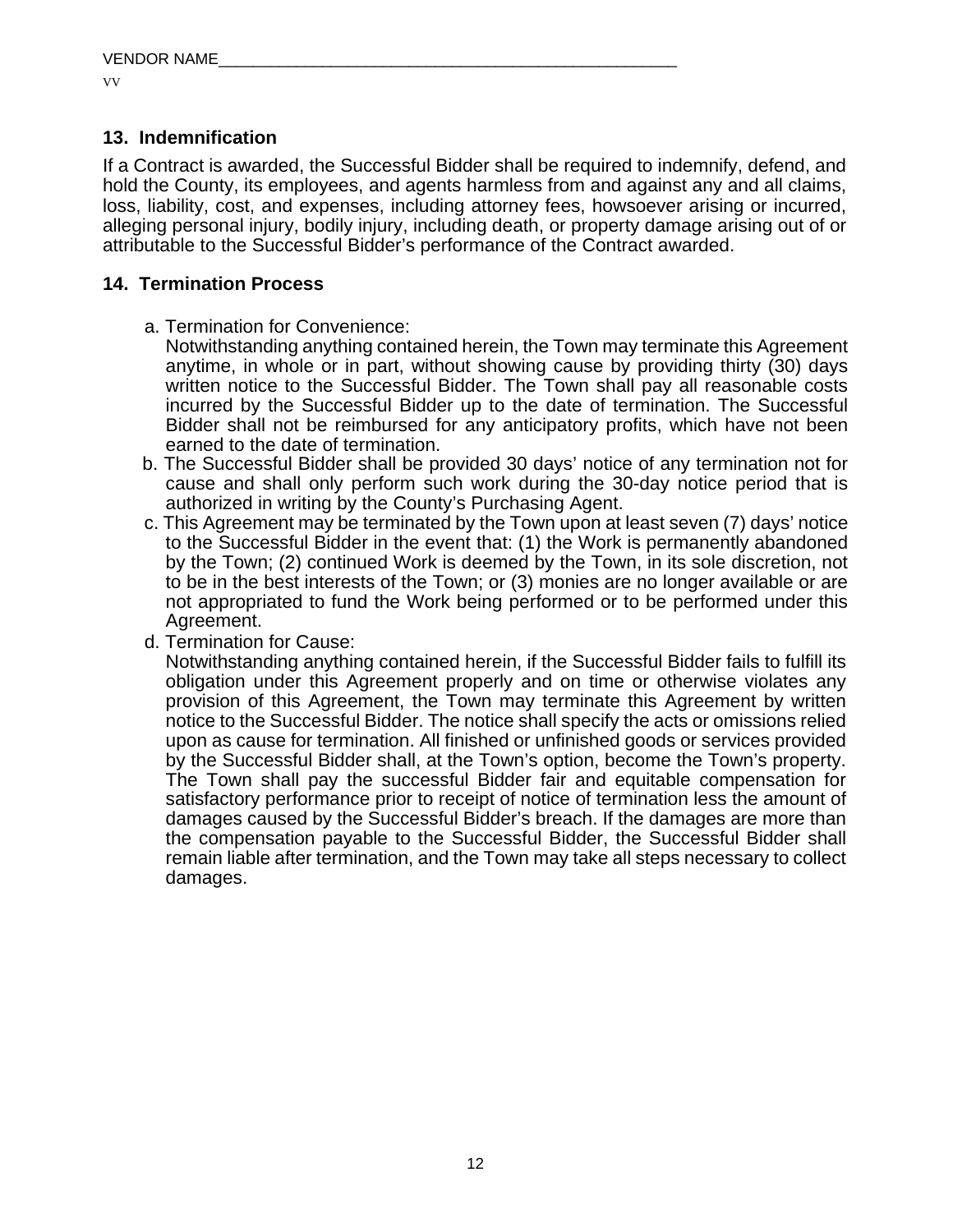## **TRUCK PARTS PROPOSAL/BID SHEET**

#### **1. Company information**:

a. Name, physical address, mailing address, telephone number, fax number, the name of the primary contact for this bid, and the e-mail address for the primary contact and/or main office.

b. Confirm that the company is an authorized dealer/distributor of parts

Yes or NO

c. Identify the location for pick-up of parts.

#### **2. Insurance**:

- a. Proof of Comprehensive General Liability Insurance, including products completed, contractual, property and personal injury in the amount of \$1,000,000.00 per occurrence and \$2,000,000.00 in the aggregate; and
- b. Proof of professional liability insurance in the amount of (\$1,000,000.00.); and
- c. Proof of Automotive/Equipment Liability (Bodily Injury and Property Damage) insurance in the amount of \$100,000 (per occurrence)/\$300,000 (total).

(Please annex proof of insurance.)

**3.** Identify or provide information regarding availability "in stock" or ability to supply within the time parameters set forth in the bid specifications: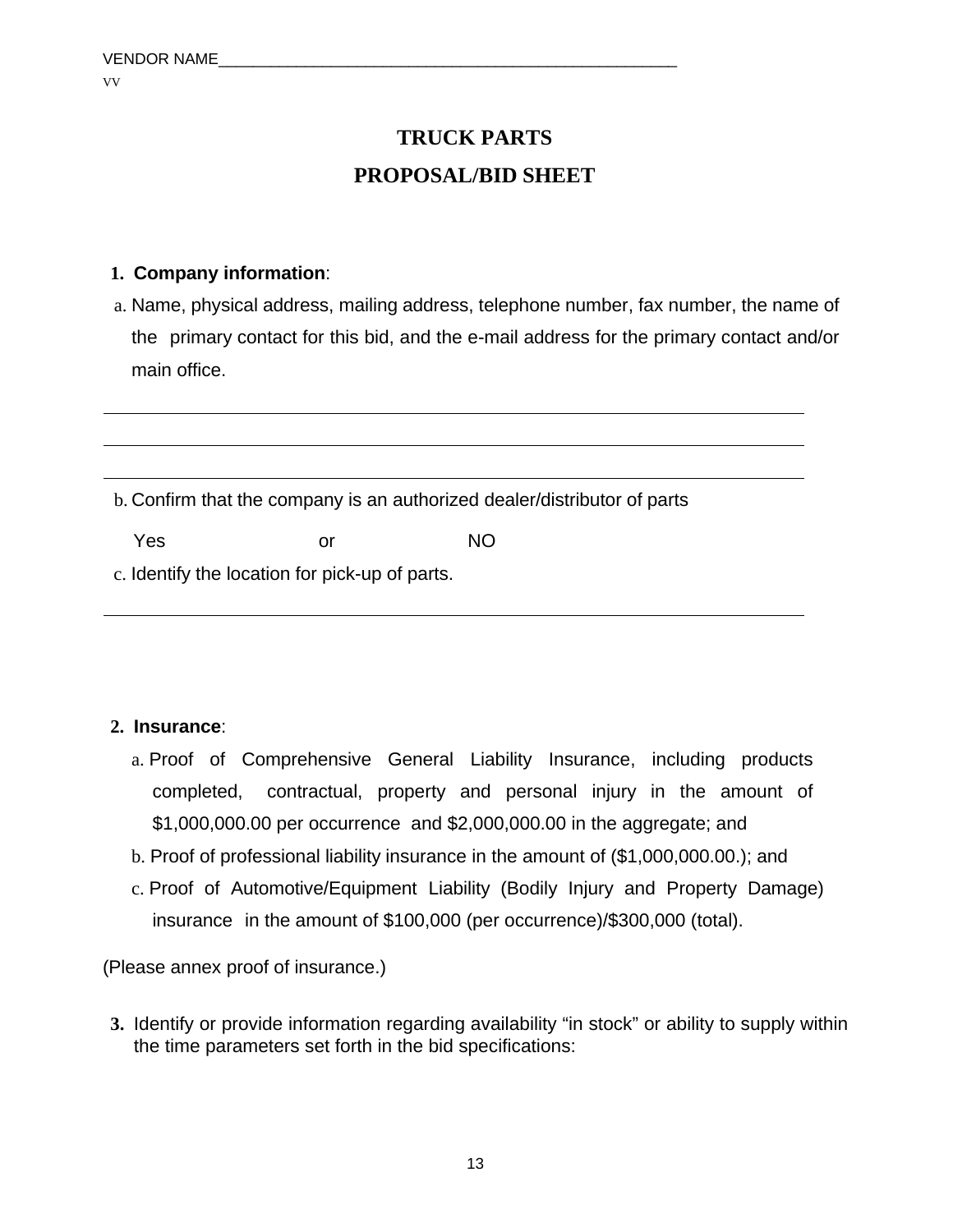|                   | <b>GROUP</b>                                                   | <b>MANUFACTURER</b> | <b>DATE OF</b><br><b>PRICE</b> | % DISCOUNT OFF<br><b>MANUFACTURER'S</b> | <b>IN STOCK</b>  | <b>ESTIMATED</b><br><b>DATE OF</b>         |
|-------------------|----------------------------------------------------------------|---------------------|--------------------------------|-----------------------------------------|------------------|--------------------------------------------|
|                   |                                                                |                     | <b>LIST</b>                    | <b>PRICE LIST</b>                       | <b>YES OR NO</b> | <b>DELIVERY FOR</b><br><b>OUT OF STOCK</b> |
|                   |                                                                |                     |                                |                                         |                  |                                            |
| $\overline{1}$ .  | <b>SHOCK ABSORBERS</b>                                         |                     |                                |                                         |                  |                                            |
| $\overline{2}$ .  | <b>BELTS &amp; HOSES</b>                                       |                     |                                |                                         |                  |                                            |
| $\overline{3}$ .  | SPRINGS & HARDWARE                                             |                     |                                |                                         |                  |                                            |
| $\overline{4}$ .  | AIR CONDITIONING<br>PARTS & SUPPLIES                           |                     |                                |                                         |                  |                                            |
| 5.                | <b>EMISSIONS PARTS,</b><br><b>SENSORS</b>                      |                     |                                |                                         |                  |                                            |
| 6.                | <b>EXHAUST EQUIPMENT</b>                                       |                     |                                |                                         |                  |                                            |
| $\overline{7}$ .  | WINDSHIELD WIPER<br><b>MOTORS</b>                              |                     |                                |                                         |                  |                                            |
| 8.                | ELECTRONICS:POWER<br>WINDOW & SEAT<br>MOTORS, ETC.             |                     |                                |                                         |                  |                                            |
| 9.                | <b>STARTERS &amp;</b><br><b>GENERATORS</b><br>(REMANUFACTURED) |                     |                                |                                         |                  |                                            |
| 10                | <b>FUEL INJECTORS</b>                                          |                     |                                |                                         |                  |                                            |
| $\overline{11}$ . | <b>FUEL PUMPS</b>                                              |                     |                                |                                         |                  |                                            |
| 12.               | <b>WATER PUMPS</b>                                             |                     |                                |                                         |                  |                                            |
| 13.               | CAPS-OIL, FUEL<br><b>RADIATOR</b>                              |                     |                                |                                         |                  |                                            |
| 14.               | <b>BEARINGS/SEALS</b>                                          |                     |                                |                                         |                  |                                            |
| 15.               | <b>GASKETS &amp; SEALS (OIL</b><br>SEALS, ETC.)                |                     |                                |                                         |                  |                                            |
| 16.               | <b>FRONT END (CHASSIS</b><br>PARTS)                            |                     |                                |                                         |                  |                                            |
| 17.               | CHEMICALS-SPRAY<br>CLEANER                                     |                     |                                |                                         |                  |                                            |
| 18.               | FILTERS-AIR, OIL PVC<br><b>TRANSMISSION</b>                    |                     |                                |                                         |                  |                                            |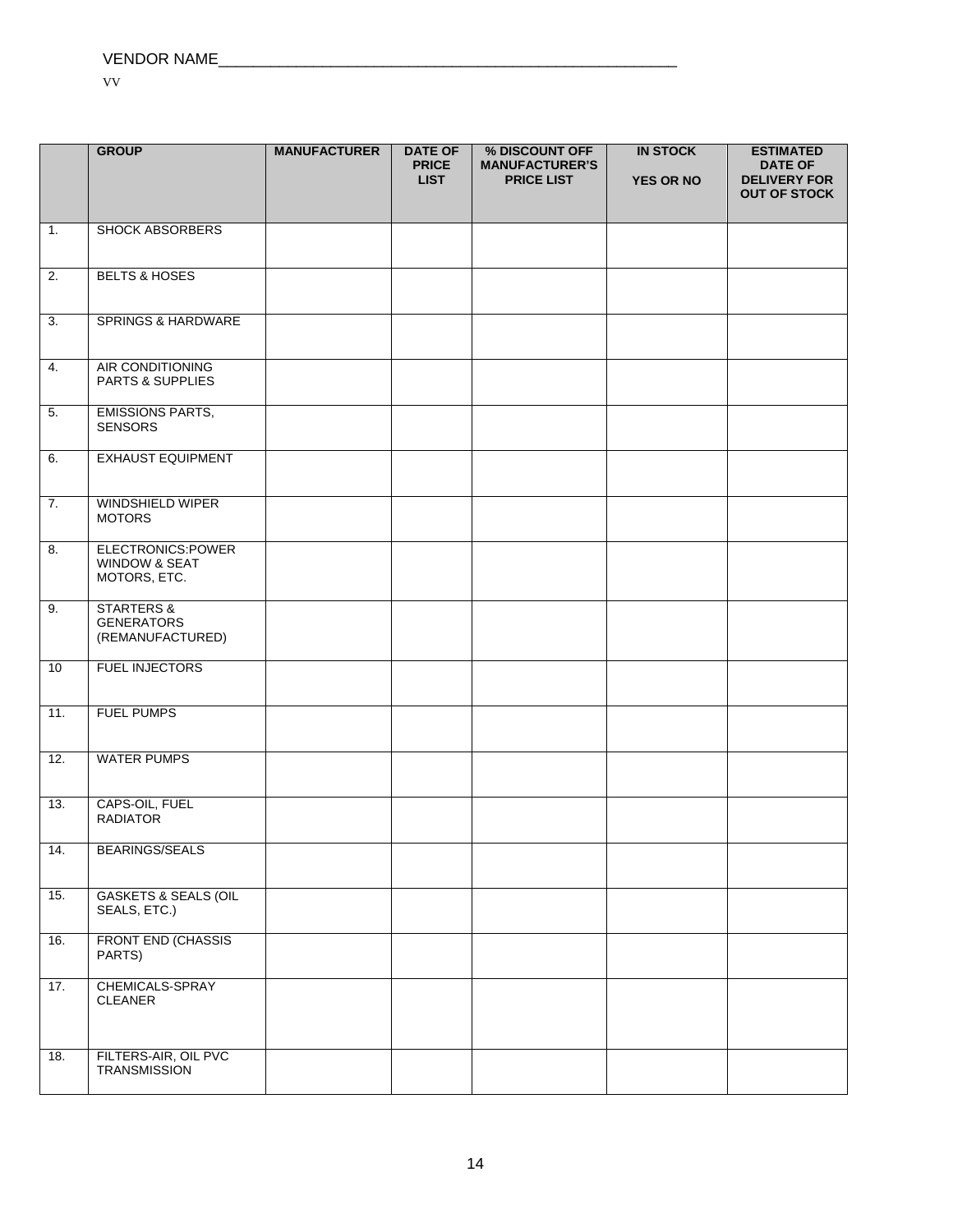#### VENDOR NAME\_\_\_\_\_\_\_\_\_\_\_\_\_\_\_\_\_\_\_\_\_\_\_\_\_\_\_\_\_\_\_\_\_\_\_\_\_\_\_\_\_\_\_\_\_\_\_\_\_\_\_\_\_

|                   | VV                                                                             |                     |                                               |                                                        |                              |                                                                                  |
|-------------------|--------------------------------------------------------------------------------|---------------------|-----------------------------------------------|--------------------------------------------------------|------------------------------|----------------------------------------------------------------------------------|
| 19.               | UNIVERSAL JOINTS                                                               |                     |                                               |                                                        |                              |                                                                                  |
|                   |                                                                                |                     |                                               |                                                        |                              |                                                                                  |
|                   |                                                                                |                     |                                               |                                                        |                              |                                                                                  |
|                   | <b>GROUP</b>                                                                   | <b>MANUFACTURER</b> | <b>DATE OF</b><br><b>LIST</b><br><b>PRICE</b> | % DISTCOUNT OFF<br><b>MANUFACTURER</b><br><b>PRICE</b> | <b>IN STOCK</b><br>YES OR NO | <b>ESTIMATED</b><br><b>DATE OF</b><br><b>DELIVERY FOR</b><br><b>OUT OF STOCK</b> |
| 20.               | TUNE UP PARTS,<br>DISTRIBUTOR CAPS,<br>ROTORS, WIRES, PLUGS,<br>SWITCHES, ETC. |                     |                                               |                                                        |                              |                                                                                  |
| 21.               | <b>BRAKE PARTS - ROTORS</b><br>& DRUMS                                         |                     |                                               |                                                        |                              |                                                                                  |
| $\overline{22}$ . | <b>BRAKE CALIPERS</b>                                                          |                     |                                               |                                                        |                              |                                                                                  |
| 23.               | <b>BRAKE HYDRAULICS</b>                                                        |                     |                                               |                                                        |                              |                                                                                  |
|                   |                                                                                |                     |                                               |                                                        |                              |                                                                                  |
|                   |                                                                                |                     |                                               |                                                        |                              |                                                                                  |
|                   |                                                                                |                     |                                               |                                                        |                              |                                                                                  |

### **PAY CLOSE ATTENTION TO THE WAY THE DISCOUNTS SHOULD BE CALCULATED. % OFF MANUFACTURER'S LIST PRICE ONLY**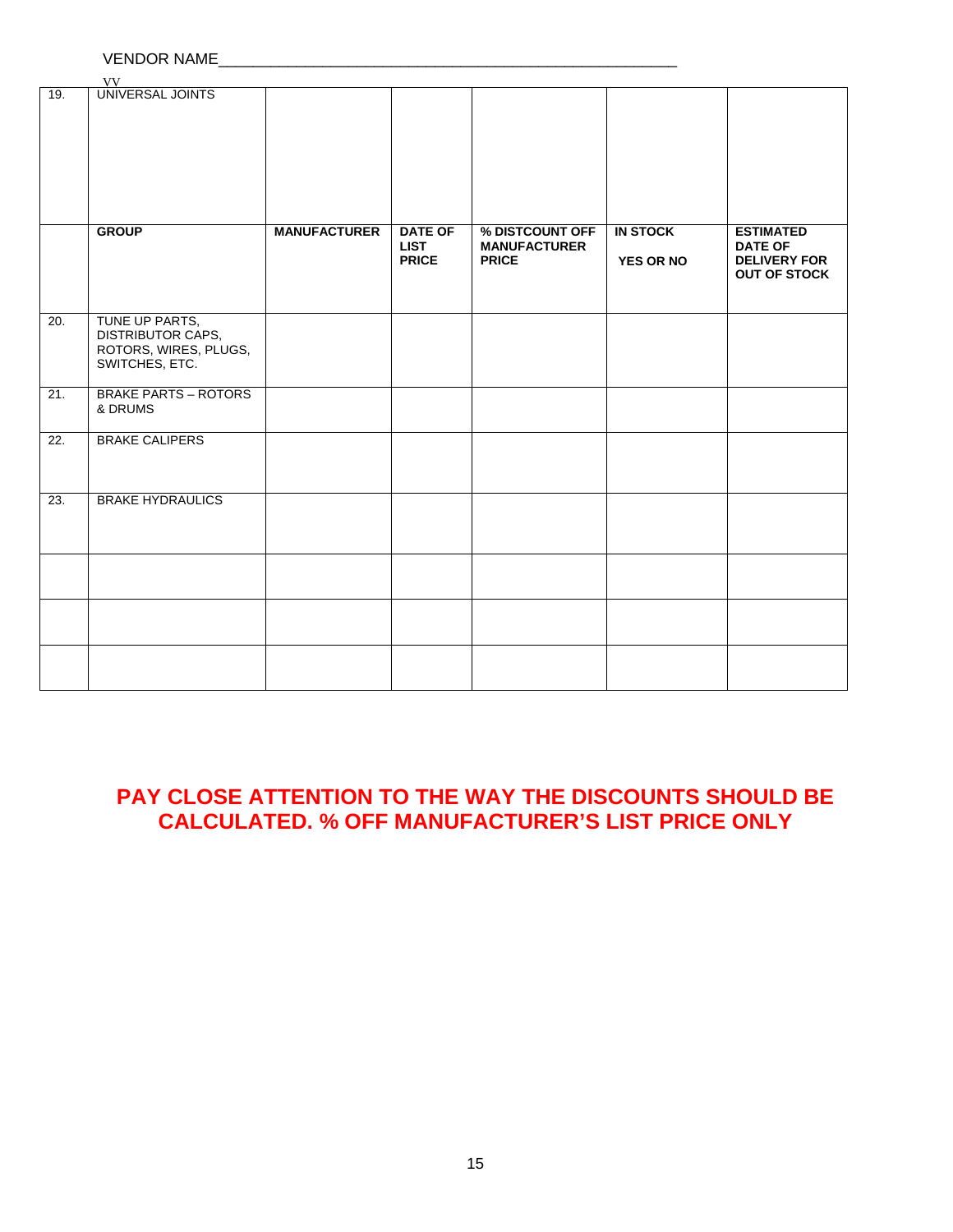#### **NON-COLLUSIVE CERTIFICATE**

#### (MUST BE COMPLETED. SIGNED. NOTARIZED AND RETURNED WITH BID)

UNDER PENALTIES OF PERJURY:

(bidder), being duly sworn, deposes and says:

- A) This bid or proposal has been independently arrived at without collusion with any other bidder or with any competitor or potential competitor;
- B) This bid or proposal has not knowingly been disclosed, prior to the opening of bids or proposals for this project, to any other bidder, competitor, or potential competitor;
- C) No attempt has been made or will be made to induce any other person, partnership, or corporation to submit or not to submit a bid or proposal;
- D) The person signing this bid or proposal certifies that he has been fully informed regarding the accuracy of the statements contained in this certification, and under penalties of perjury, affirms the truth thereof, such penalties being applicable to the bidder as the person signing on its behalf; and
- E) That the attached hereto (if a corporate bidder) is a certified copy of a resolution authorizing the execution of this certificate by the signatory of this bid or proposal on behalf of the corporate bidder.

\_\_\_\_\_\_\_\_\_\_\_\_\_\_\_\_\_\_\_\_\_\_\_\_\_\_\_\_\_\_\_\_\_\_\_\_\_\_\_\_\_\_\_\_\_\_\_\_\_\_\_\_\_\_\_\_\_\_\_\_\_\_\_

Corporation:

(PRINT CORPORATION NAME)

By:

(SIGNATURE) (TITLE)

Address:

Sworn to before me this

\_\_\_\_\_\_\_\_day of\_\_\_\_\_\_\_\_\_\_\_\_, 20\_\_

Notary Public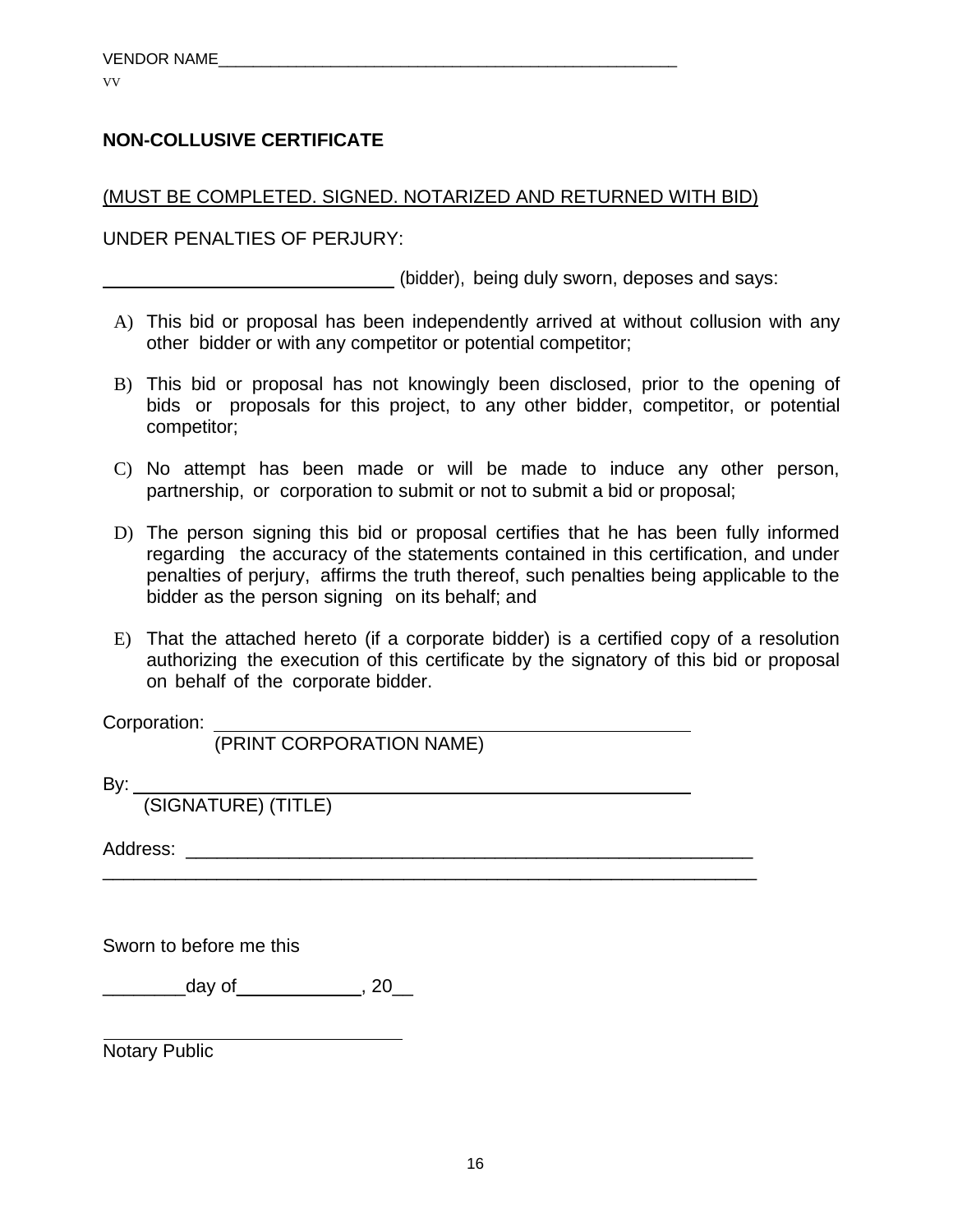I/WE FULLY UNDERSTAND THAT THE ACCEPTANCE OF THIS BID IS SUBJECT TO THE PROVISIONS OF SECTION 103A AND 103B OF THE GENERAL MUNICIPAL LAW.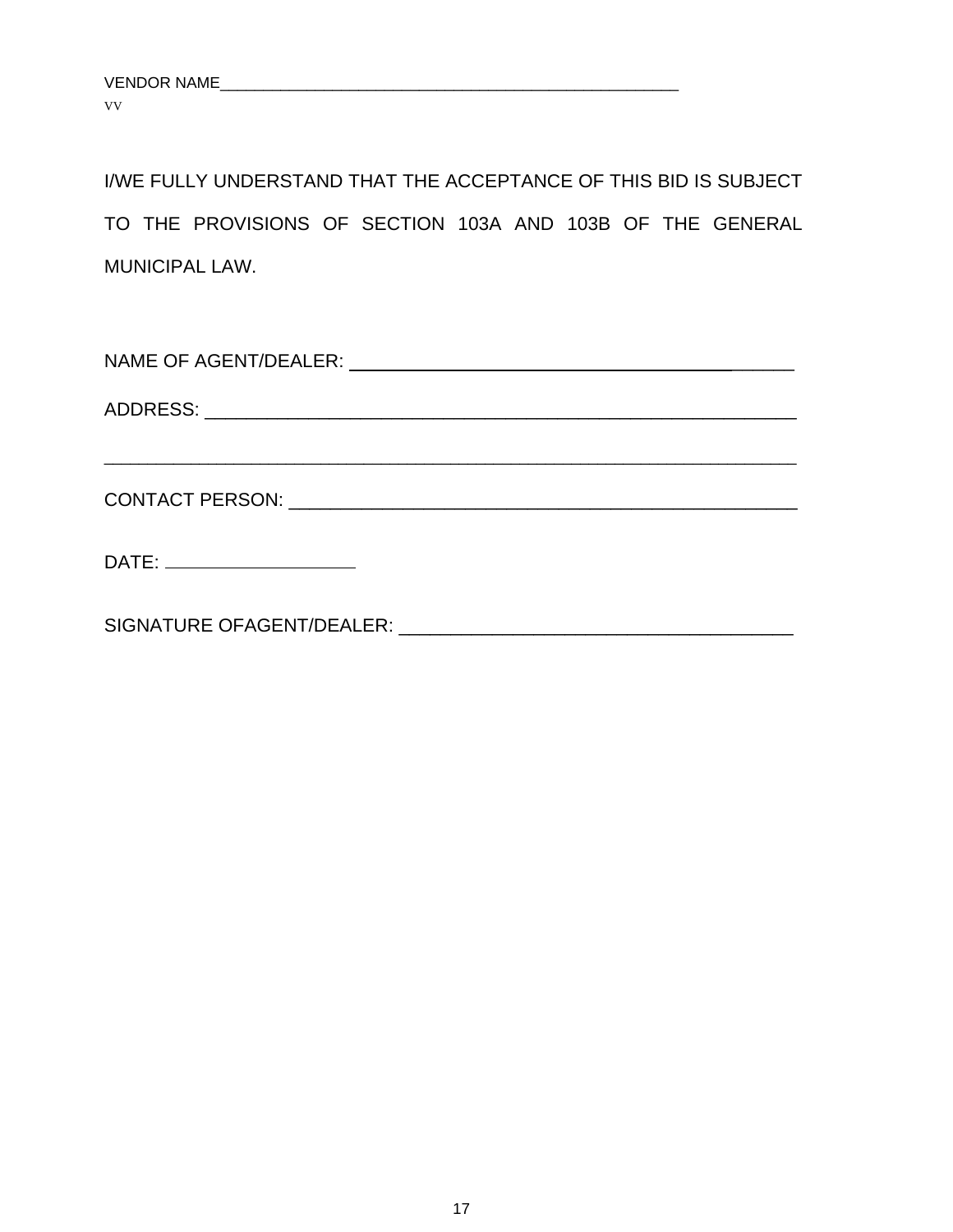#### **IRAN DIVESTMENT ACT CERTIFICATION**

As a result of the Iran Divestment Act of 2012 (Act), Chapter 1 of the 2012 Laws of New York, a new provision has been added to the State Finance Law (SFL), § 165-a, effective April 12, 2012. Under the Act, the Commissioner of the Office of General Services (OGS) will be developing a list (prohibited entities list) of "persons" who are engaged in "investment activities in Iran" (both are defined terms in the law). Pursuant to SFL § 165-a(3)(b), the initial list is expected to be issued no later than 120 days after the Act's effective date, at which time it will be posted on the OGS website.

By submitting a bid in response to this solicitation or by assuming the responsibility of a Contract awarded hereunder, Bidder/Contractor (or any assignee) certifies that once the prohibited entities list is posted on the OGS website, it will not utilize on such Contract any subcontractor that is identified on the prohibited entities list.

Additionally, Bidder/Contractor is advised that once the list is posted on the OGS website, any Contractor seeking to renew or extend a Contract or assume the responsibility of a Contract awarded in response to the solicitation, must certify at the time the Contract is renewed, extended or assigned that it is not included on the prohibited entities list.

During the term of the Contract, should the TOWN OF RIVERHEAD receive information that a person is in violation of the above-referenced certification, the TOWN OF RIVERHEAD will offer the person an opportunity to respond. If the person fails to demonstrate that it has ceased its engagement in the investment which is in violation of the Act within 90 days after the determination of such violation, then the TOWN OF RIVERHEAD shall take such action as may be appropriate including, but not limited to, imposing sanctions, seeking compliance, recovering damages, or declaring the Contractor in default.

The TOWN OF RIVERHEAD reserves the right to reject any bid or request for assignment for an entity that appears on the prohibited entities list prior to the award of a contract, and to pursue a responsibility review with respect to any entity that is awarded a contract and appears on the prohibited entities list after contract award.

| Signature: Management Contract of Signature:                                                                                                                                                                                   |
|--------------------------------------------------------------------------------------------------------------------------------------------------------------------------------------------------------------------------------|
| Print Name:                                                                                                                                                                                                                    |
|                                                                                                                                                                                                                                |
| Company Name: Name: Name and Secretary Annual Accounts and Accounts are all the secretary of the Secretary Accounts and Accounts and Accounts are all the secretary of the secretary of the secretary of the secretary and acc |
| Date:                                                                                                                                                                                                                          |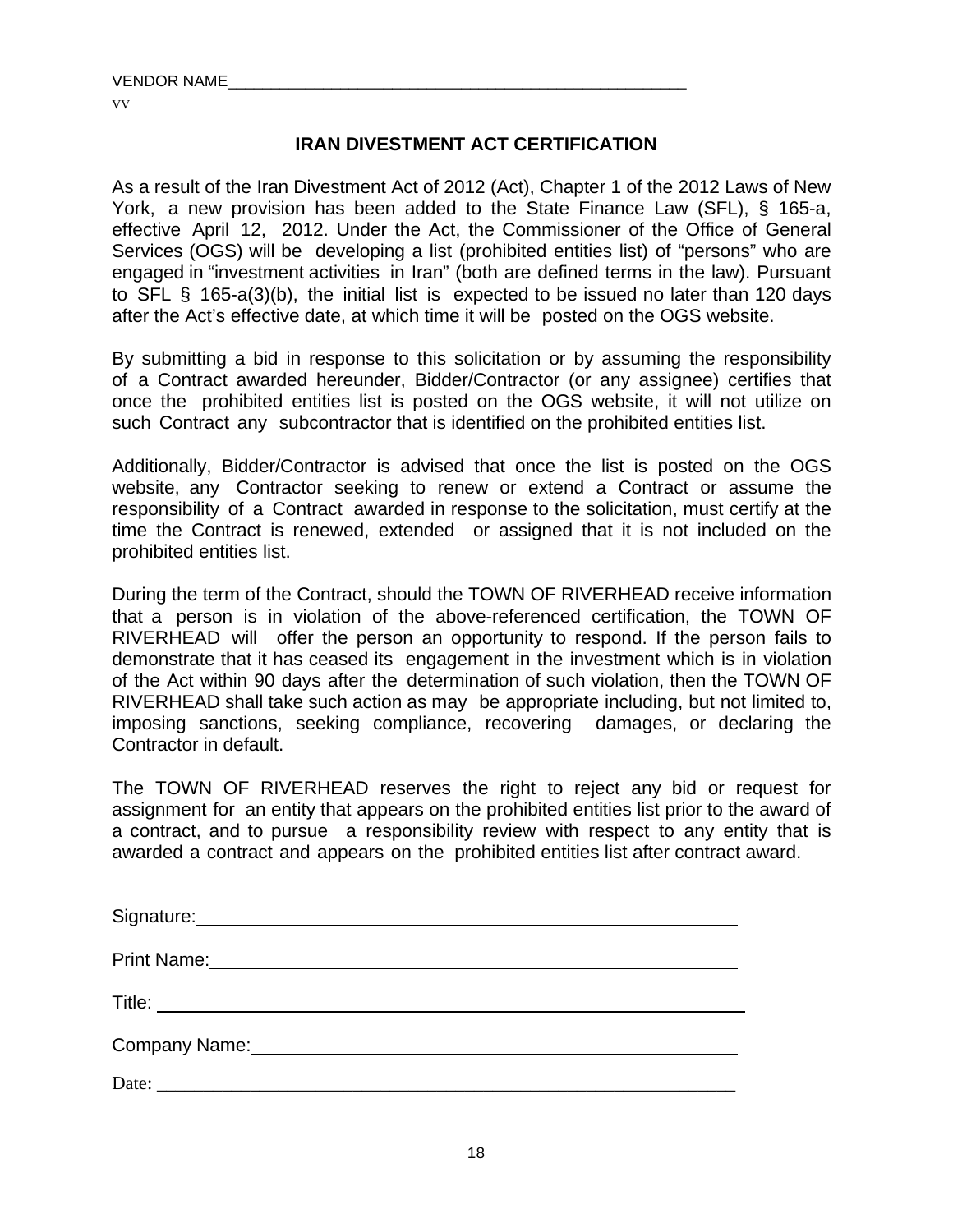#### **SEXUAL HARASSMENT STATEMENT**

By submission of this bid, each bidder and each person signing on behalf of any bidder certifies, and in the case of a joint bid each party thereto certifies as to its own organization, under penalty of perjury, that the bidder has and has implemented a written policy addressing sexual harassment prevention in the workplace and provides annual sexual harassment prevention training to all of its employees. Such policy shall, at a minimum, meet the requirements of §201-G of the Labor Law.

| Signature: Management Signature:                                                                                                                                                                                                    |
|-------------------------------------------------------------------------------------------------------------------------------------------------------------------------------------------------------------------------------------|
| <b>Print Name:</b>                                                                                                                                                                                                                  |
| <b>Title:</b> The contract of the contract of the contract of the contract of the contract of the contract of the contract of the contract of the contract of the contract of the contract of the contract of the contract of the c |
| Company Name:                                                                                                                                                                                                                       |
| Date:                                                                                                                                                                                                                               |